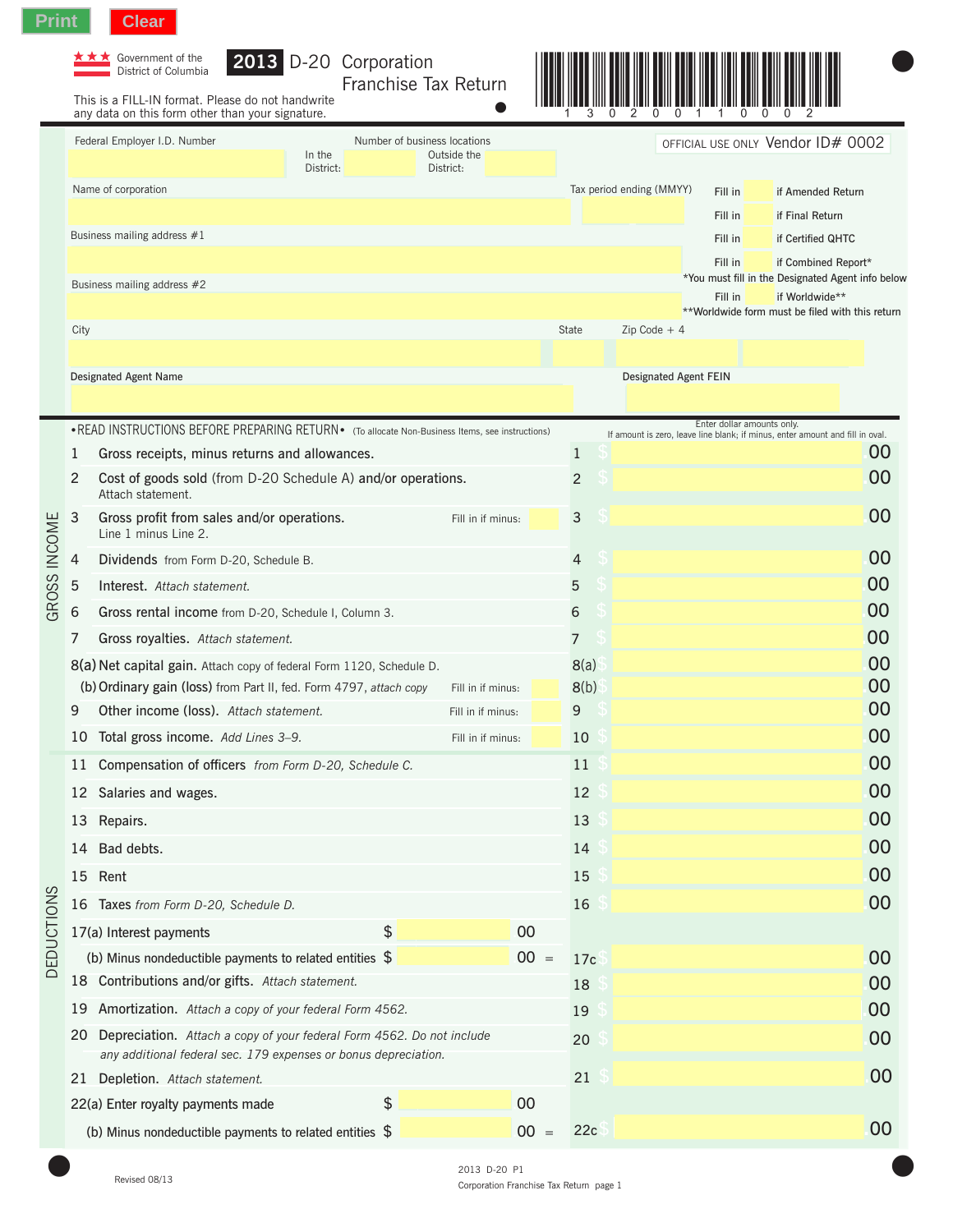D-20 PAGE 2

Taxpayer Name:

DEDUCTIONS

TAXABLE INCOME

TAX PAYMENTS AND CREDITS



 $\bullet$ 

|      |                                                                                                                                                                                                                |                         |                 | ENTER DOLLAR AMOUNTS ONLY |    |
|------|----------------------------------------------------------------------------------------------------------------------------------------------------------------------------------------------------------------|-------------------------|-----------------|---------------------------|----|
|      | 23 Pension, profit-sharing plans.                                                                                                                                                                              | Fill in if minus:       | 23              |                           | 00 |
|      | 24 Other deductions. Attach statement.                                                                                                                                                                         |                         | 24              |                           | 00 |
|      | 25 Total deductions. Add Lines 11-24.                                                                                                                                                                          |                         | 25              |                           | 00 |
|      | 26 Net income. Line 10 minus Line 25.                                                                                                                                                                          | Fill in if minus:       | 26              |                           | 00 |
| 27   | Net operating loss deduction. (For years before 2000.)                                                                                                                                                         |                         | 27              |                           | 00 |
|      | 28 Net income after net operating loss deduction.<br>Line 26 minus Line 27.                                                                                                                                    | Fill in if minus:       | 28              |                           | 00 |
|      | 29 (a) Non-business income/state adjustment. Attach statement. Fill in if minus:                                                                                                                               |                         | 29a             |                           | 00 |
|      | (b) Expense related to non-business income. Attach statement.                                                                                                                                                  |                         | 29 <sub>b</sub> |                           | 00 |
|      | (c) 29(a) minus 29(b).                                                                                                                                                                                         | Fill in if minus:       | 29c             |                           | 00 |
| 30 - | Net income subject to apportionment.<br>Line 28 minus Line 29(c).                                                                                                                                              | Fill in if minus:       | 30              |                           | 00 |
|      | 31 DC apportionment factor from Form D-20, Schedule F, col. 3, Line 6.                                                                                                                                         |                         | 31              |                           |    |
|      | 32 Net income from trade or business<br>apportioned to DC. Line 30 amount multiplied by Line 31 factor.                                                                                                        | Fill in if minus:       | 32              |                           | 00 |
|      | 33 Portion of Line 29(c) attributable to DC.<br>Attach statement.                                                                                                                                              | Fill in if minus:       | 33              |                           | 00 |
|      | 34 Total taxable income before apportioned NOL<br>deduction. Line 32 plus or minus Line 33.                                                                                                                    | Fill in if minus:       | 34              |                           | 00 |
|      | 35 Apportioned NOL deduction. (Losses occurring in year 2000 and later.)                                                                                                                                       |                         | 35              |                           | 00 |
|      | 36 Total District taxable income, Line 34 minus Line 35.                                                                                                                                                       | Fill in if minus:       | 36              |                           | 00 |
|      | 37 Total DC Gross Receipts (Line '4' from MTLGR worksheet.)                                                                                                                                                    |                         |                 | 00                        |    |
|      | 38 Tax 9.975% of Line 36. The minimum tax is \$250<br>if DC gross receipts are \$1M or less. The minimum tax<br>is \$1,000 if DC gross receipts are greater than \$1M.                                         |                         | 38              |                           | 00 |
|      | 39 Minus nonrefundable credits from Schedule UB, Line 6                                                                                                                                                        |                         | 39              |                           | 00 |
|      | 40 Net tax, See instructions for minimum requirements.                                                                                                                                                         |                         | 40              |                           | 00 |
|      | 41 Payments and refundable credits:<br>(a) Tax paid, if any, with request for an extension of time to file or<br>paid with original return if this is an amended return.                                       |                         | 41a             |                           | 00 |
|      | Fill in this oval if<br>(b) 2013 estimated franchise tax payments.                                                                                                                                             | Form D-2220 is attached | 41 <sub>b</sub> |                           | 00 |
|      | (c) Refundable credits from Schedule UB, Line 9.                                                                                                                                                               |                         | 41c             |                           | 00 |
|      | 42 Add lines 41(a), (b) and (c).                                                                                                                                                                               |                         | 42              |                           | 00 |
| 43 - | Tax due. If Line 40 amount is larger, subtract Line 42 from Line 40.<br>Will this payment come from an account outside the U.S.?<br>Yes                                                                        | No See instructions.    | 43              |                           | 00 |
| 44   | <b>Overpayment.</b> If Line 42 amount is larger, subtract Line 40 from Line 42.                                                                                                                                |                         | 44              |                           | 00 |
| 45   | Amount you want to apply to your 2014 estimated franchise tax.                                                                                                                                                 |                         | 45              |                           | 00 |
|      | 46 Amount to be refunded. Line 44 minus Line 45.<br>Will this refund go to an account outside of the U.S.?<br>Yes                                                                                              | No See instructions.    | 46              |                           | 00 |
| 47   | Enter FAS 109 Deduction from Worksheet                                                                                                                                                                         |                         |                 | 00                        |    |
|      | $FASF$ Under penalties of law, I declare that I have examined this return and, to the best of my knowledge, it is correct. Declaration of paid preparer is based on the information available to the preparer. |                         |                 |                           |    |

PLEASE SIGN HERE PAID<br>PREPARER<br>ONLY Preparer's signature (if other than taxpayer) Date Firm name Firm name Firm address Telephone number of person to contact Officer's signature Date Date Controller Controller Controller Controller Date Date

Preparer's PTIN



If you want to allow the preparer to discuss this return with the Office

of Tax and Revenue fill in the oval.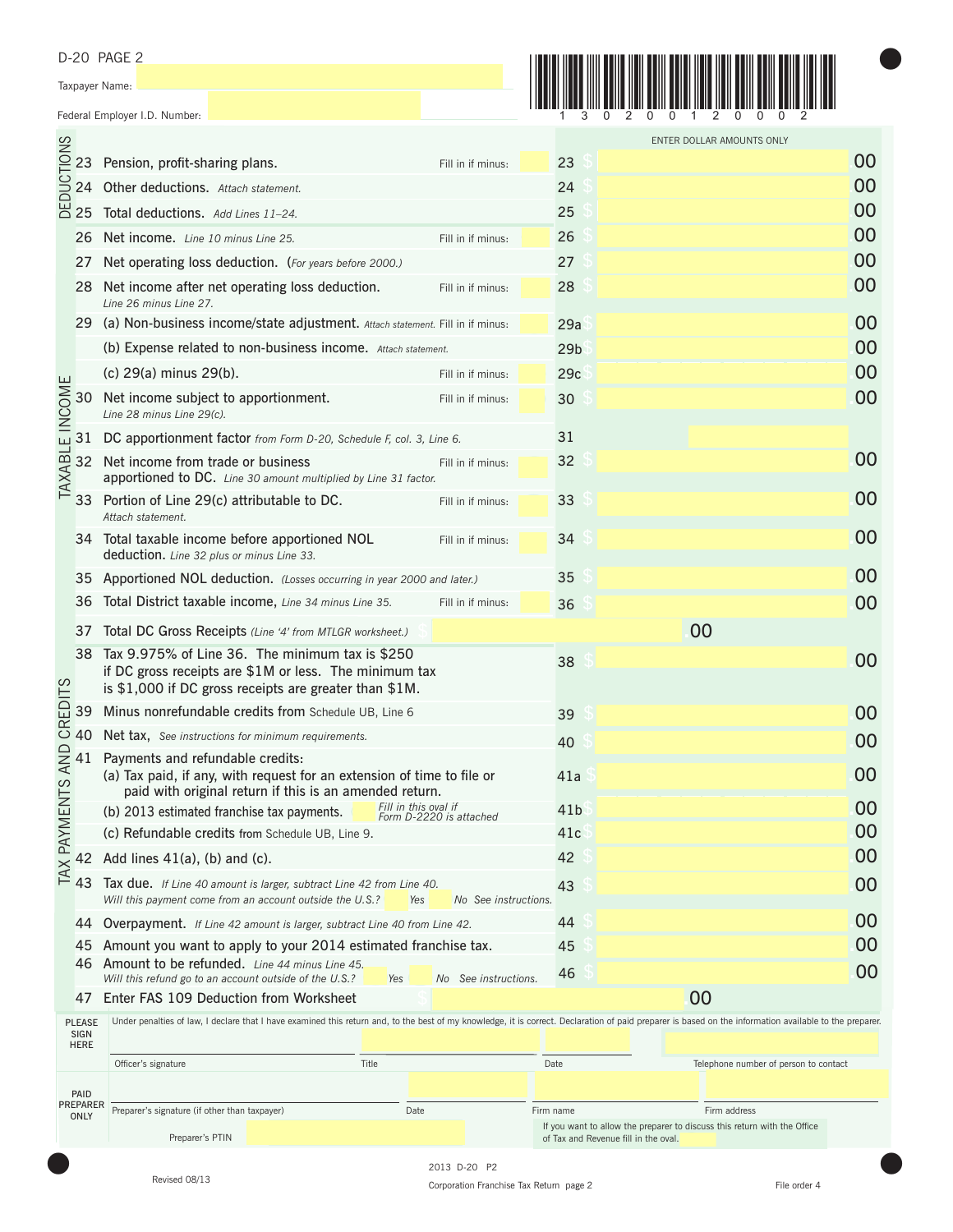| Schedule A - Cost of Goods Sold (See specific instructions for Line 2.)                                                                               |               |                       |        | <b>Schedule B - Dividends</b> (See specific instructions for Line 4.) |                                                                                                                                                                                                                                                                                                                                    |                                           |               |               |                    |  |
|-------------------------------------------------------------------------------------------------------------------------------------------------------|---------------|-----------------------|--------|-----------------------------------------------------------------------|------------------------------------------------------------------------------------------------------------------------------------------------------------------------------------------------------------------------------------------------------------------------------------------------------------------------------------|-------------------------------------------|---------------|---------------|--------------------|--|
|                                                                                                                                                       |               |                       |        |                                                                       |                                                                                                                                                                                                                                                                                                                                    | NAME AND ADDRESS OF DECLARING CORPORATION |               |               | AMOUNT             |  |
| 2. Merchandise bought for manufacture or sale                                                                                                         |               |                       |        |                                                                       |                                                                                                                                                                                                                                                                                                                                    |                                           |               | \$            |                    |  |
|                                                                                                                                                       |               |                       |        |                                                                       |                                                                                                                                                                                                                                                                                                                                    |                                           |               |               |                    |  |
| 4. Other costs per books (attach statement)                                                                                                           |               |                       |        |                                                                       |                                                                                                                                                                                                                                                                                                                                    |                                           |               |               |                    |  |
| (Additional federal bonus depreciation is not allowable.)                                                                                             | $\frac{1}{2}$ |                       |        |                                                                       |                                                                                                                                                                                                                                                                                                                                    |                                           |               |               |                    |  |
|                                                                                                                                                       |               |                       |        |                                                                       |                                                                                                                                                                                                                                                                                                                                    |                                           |               |               |                    |  |
| 6. Minus: Inventory at end of tax year                                                                                                                |               |                       |        |                                                                       |                                                                                                                                                                                                                                                                                                                                    |                                           |               |               |                    |  |
| 7. Cost of goods sold (Enter here and on D-20 Line 2.)<br>\$                                                                                          |               |                       |        |                                                                       |                                                                                                                                                                                                                                                                                                                                    |                                           |               |               |                    |  |
| Method of inventory valuation:                                                                                                                        |               |                       |        |                                                                       |                                                                                                                                                                                                                                                                                                                                    |                                           |               |               |                    |  |
|                                                                                                                                                       |               |                       |        |                                                                       |                                                                                                                                                                                                                                                                                                                                    |                                           |               |               |                    |  |
|                                                                                                                                                       |               |                       |        |                                                                       | <b>Total Dividends</b>                                                                                                                                                                                                                                                                                                             |                                           |               | \$            |                    |  |
|                                                                                                                                                       |               |                       |        |                                                                       | Minus deduction for Subpart F Income.                                                                                                                                                                                                                                                                                              |                                           |               |               |                    |  |
|                                                                                                                                                       |               |                       |        |                                                                       | Minus deduction for dividends received from<br>wholly-owned subsidary                                                                                                                                                                                                                                                              |                                           |               |               |                    |  |
|                                                                                                                                                       |               |                       |        |                                                                       | <b>TOTAL</b> (Enter here and on D-20, Line 4.)                                                                                                                                                                                                                                                                                     |                                           |               | $\frac{1}{2}$ |                    |  |
| Schedule C - Compensation of officers (See specific instructions for Line 11.)                                                                        |               |                       |        |                                                                       |                                                                                                                                                                                                                                                                                                                                    |                                           |               |               |                    |  |
|                                                                                                                                                       |               | Col. 2                |        | Col. 3                                                                | Percent of Corporation<br><b>Stock Owned</b>                                                                                                                                                                                                                                                                                       |                                           | Col. 6        |               | Col. 7             |  |
| Col. 1<br>Name and Address of Officer                                                                                                                 |               | <b>Official Title</b> |        | Percent of Time<br>Devoted to                                         | Col. 4                                                                                                                                                                                                                                                                                                                             | Col.5                                     | Amount<br>of  |               | Expense<br>Account |  |
|                                                                                                                                                       |               |                       |        | <b>Business</b>                                                       | Common                                                                                                                                                                                                                                                                                                                             | Preferred                                 | Compensation  |               | Allowances         |  |
|                                                                                                                                                       |               |                       |        | $\%$                                                                  | %                                                                                                                                                                                                                                                                                                                                  | $\frac{9}{5}$                             |               | $\frac{1}{2}$ |                    |  |
|                                                                                                                                                       |               |                       |        |                                                                       |                                                                                                                                                                                                                                                                                                                                    |                                           |               |               |                    |  |
|                                                                                                                                                       |               |                       |        | $\frac{1}{\sqrt{2}}$                                                  | %                                                                                                                                                                                                                                                                                                                                  | $\frac{1}{\sqrt{2}}$                      |               |               |                    |  |
|                                                                                                                                                       |               |                       |        |                                                                       |                                                                                                                                                                                                                                                                                                                                    |                                           |               |               |                    |  |
|                                                                                                                                                       |               |                       |        | $\%$                                                                  | %                                                                                                                                                                                                                                                                                                                                  | $\%$                                      |               |               |                    |  |
|                                                                                                                                                       |               |                       |        |                                                                       |                                                                                                                                                                                                                                                                                                                                    |                                           |               |               |                    |  |
|                                                                                                                                                       |               |                       |        |                                                                       |                                                                                                                                                                                                                                                                                                                                    |                                           |               |               |                    |  |
|                                                                                                                                                       |               |                       |        | $\%$                                                                  | %                                                                                                                                                                                                                                                                                                                                  | $\frac{1}{2}$                             |               |               |                    |  |
| TOTAL COMPENSATION OF OFFICERS (Enter here and on D-20, Line 11.)                                                                                     |               |                       |        |                                                                       |                                                                                                                                                                                                                                                                                                                                    |                                           | $\frac{1}{2}$ |               |                    |  |
| Schedule D - Taxes (See specific instructions for Line 16.)                                                                                           |               |                       |        |                                                                       |                                                                                                                                                                                                                                                                                                                                    |                                           |               |               |                    |  |
| <b>EXPLANATION</b>                                                                                                                                    |               |                       | AMOUNT |                                                                       |                                                                                                                                                                                                                                                                                                                                    | <b>EXPLANATION</b>                        |               |               | <b>AMOUNT</b>      |  |
|                                                                                                                                                       |               | $\frac{1}{2}$         |        |                                                                       |                                                                                                                                                                                                                                                                                                                                    |                                           |               | \$            |                    |  |
|                                                                                                                                                       |               |                       |        |                                                                       |                                                                                                                                                                                                                                                                                                                                    |                                           |               |               |                    |  |
|                                                                                                                                                       |               |                       |        |                                                                       | TOTAL (Enter here and on D-20, Line 16.)                                                                                                                                                                                                                                                                                           |                                           |               | \$            |                    |  |
| Schedule E - Reconciliation of the net income reported on Federal and DC returns<br>1. Taxable income before net operating loss deduction and special |               |                       |        |                                                                       |                                                                                                                                                                                                                                                                                                                                    |                                           |               |               |                    |  |
| deductions (page 1 of your Federal corporate return).                                                                                                 |               | \$                    |        |                                                                       | 7. Total District taxable income reported (from D-20, Line<br>36).                                                                                                                                                                                                                                                                 |                                           |               | \$            |                    |  |
| UNALLOWABLE DEDUCTIONS AND ADDITIONAL INCOME                                                                                                          |               |                       |        |                                                                       |                                                                                                                                                                                                                                                                                                                                    |                                           |               |               |                    |  |
| 2. Income taxes (see specific instructions for line 16).                                                                                              |               |                       |        |                                                                       | NON-TAXABLE INCOME AND ADDITIONAL DEDUCTIONS                                                                                                                                                                                                                                                                                       |                                           |               |               |                    |  |
| 3. DC income taxes and franchise taxes imposed by DC<br>Revenue Act of 1947, as amended.                                                              |               |                       |        |                                                                       | 8. Net income apportioned or allocated to outside DC.                                                                                                                                                                                                                                                                              |                                           |               |               |                    |  |
| 4. Interest on obligations of states, territories of the U.S. or<br>any Political Subdivision thereof.                                                |               |                       |        |                                                                       | 9. Other non-taxable income and additional deductions<br>including NOL (itemize):                                                                                                                                                                                                                                                  |                                           |               |               |                    |  |
| 5. Other unallowable deductions and additional income (itemize,<br>include additional federal bonus depreciation and additional                       |               |                       |        |                                                                       | $\overline{a}$ (a) $\overline{a}$ (a) $\overline{a}$ (a) $\overline{a}$ (a) $\overline{a}$ (a) $\overline{a}$ (a) $\overline{a}$ (a) $\overline{a}$ (a) $\overline{a}$ (a) $\overline{a}$ (a) $\overline{a}$ (a) $\overline{a}$ (a) $\overline{a}$ (a) $\overline{a}$ (a) $\overline{a}$ (a) $\overline{a}$ (a) $\overline{a}$ (a) |                                           |               |               |                    |  |
| IRC § 179 expenses).<br>(a)                                                                                                                           |               |                       |        |                                                                       | $\overline{a}$ (b) the contract of $\overline{a}$ and $\overline{a}$ and $\overline{a}$ and $\overline{a}$ and $\overline{a}$ and $\overline{a}$ and $\overline{a}$ and $\overline{a}$ and $\overline{a}$ and $\overline{a}$ and $\overline{a}$ and $\overline{a}$ and $\overline{a}$ and $\overline{a}$ and $\overline{a}$ a      |                                           |               |               |                    |  |
| (b)                                                                                                                                                   |               |                       |        |                                                                       |                                                                                                                                                                                                                                                                                                                                    |                                           |               |               |                    |  |
| 6. TOTAL of Lines 1-5.                                                                                                                                |               | $\mathfrak{P}$        |        |                                                                       | 10. TOTAL of Lines 7, 8 and 9.                                                                                                                                                                                                                                                                                                     |                                           |               | \$            |                    |  |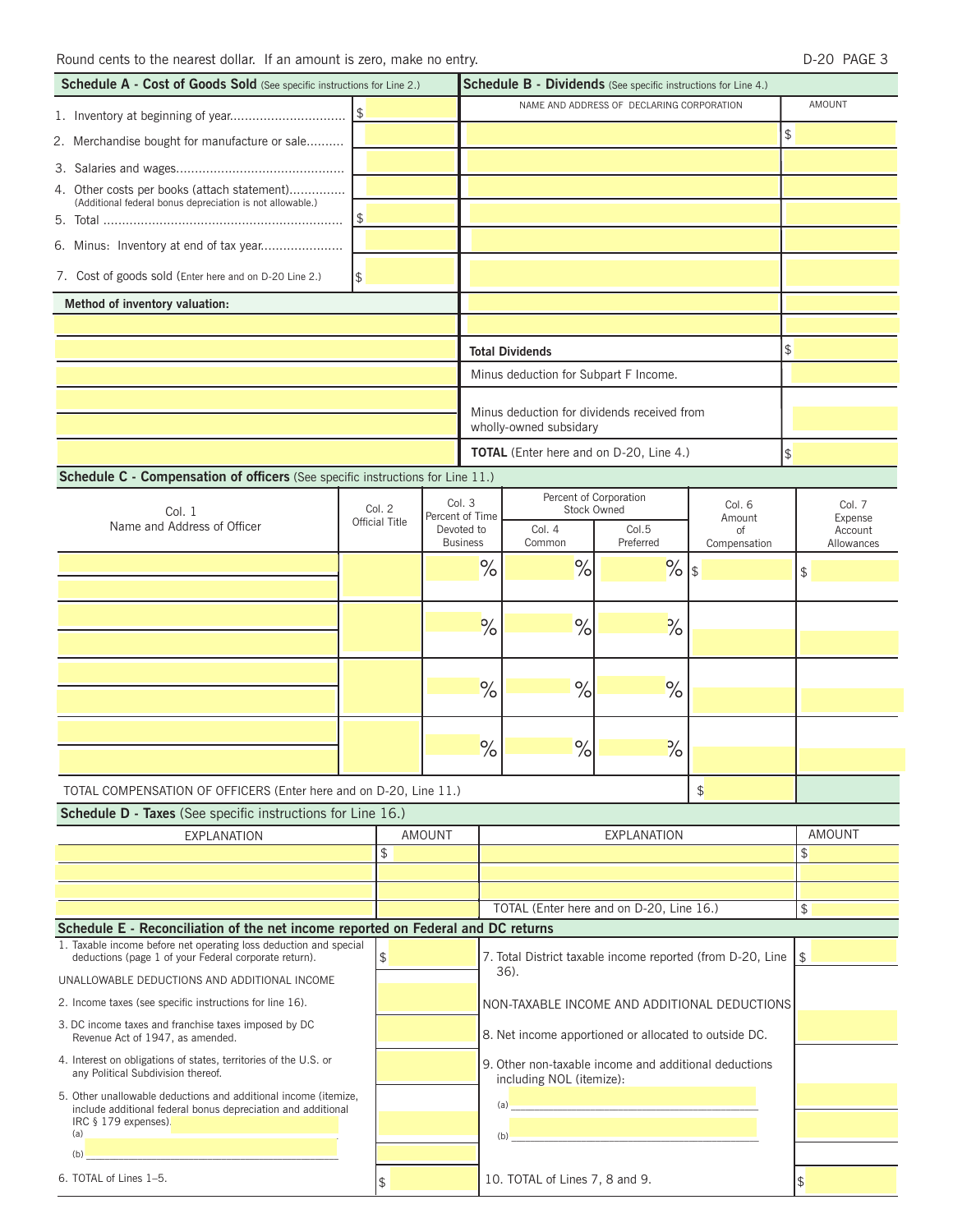

 $\bullet$ 

| Schedule F - DC apportionment factor (See instructions.)                                                                                                                                            |                |                      |                |                                                   |  |  |  |  |
|-----------------------------------------------------------------------------------------------------------------------------------------------------------------------------------------------------|----------------|----------------------|----------------|---------------------------------------------------|--|--|--|--|
| Round cents to the nearest dollar. If an amount is zero, leave the line blank.                                                                                                                      |                |                      |                | Carry all factors to six decimal places           |  |  |  |  |
| 1. <b>PROPERTY FACTOR:</b> Average value of real estate and tangible                                                                                                                                | Column 1 TOTAL | Column 2 in DC       |                | Column 3 Factor<br>(Column 2 divided by Column 1) |  |  |  |  |
| personal property owned or rented to and used by the corpora-<br>tion. (Financial institutions do not need to complete this item.)                                                                  | $\frac{1}{2}$  | $00$ \$              | 00             | ٠                                                 |  |  |  |  |
| 2. PAYROLL FACTOR: Total compensation paid or accrued by the<br>corporation.                                                                                                                        | $\frac{1}{2}$  | 00 <sub>s</sub>      | 0 <sup>0</sup> | ×                                                 |  |  |  |  |
| 3. <b>SALES FACTOR:</b> All gross receipts of the corporation other than<br>gross receipts from non-business income.                                                                                | \$             | 00<br>$\mathfrak{F}$ | 00             | х.                                                |  |  |  |  |
| 4. SALES FACTOR: Enter factor from Column 3, Line 3                                                                                                                                                 |                |                      |                |                                                   |  |  |  |  |
| 5. SUM OF FACTORS: (Add Column 3 entries, Lines 1 through 4.)                                                                                                                                       |                |                      |                |                                                   |  |  |  |  |
| 6. DC APPORTIONMENT FACTOR: Line 5 divided by 4 if there are 4 denominators. If fewer than 3 entries in Col. 1, divide Line 5 by<br>the actual number of factors in Col. 3. Enter on D-20, Line 31. |                |                      |                |                                                   |  |  |  |  |

|                                  | Schedule 1 - Combined Report Tax Due |                                             |                             |                     |  |  |  |  |  |  |
|----------------------------------|--------------------------------------|---------------------------------------------|-----------------------------|---------------------|--|--|--|--|--|--|
| Tax Due<br>Combined Group Report | Tax Due<br>Intercompany Eliminations | Tax Due<br><b>Total Before Eliminations</b> | Tax Due<br>Designated Agent | Tax Due<br>Member 1 |  |  |  |  |  |  |
|                                  |                                      |                                             |                             |                     |  |  |  |  |  |  |
| Tax Due<br>Member 2              | Tax Due<br>Member 3                  | Tax Due<br>Member 4                         | Tax Due<br>Member 5         |                     |  |  |  |  |  |  |
|                                  |                                      |                                             |                             |                     |  |  |  |  |  |  |

|                              | <b>Schedule G - Balance Sheets</b>                           | Beginning of Taxable Year |           | End of Taxable Year |           |  |
|------------------------------|--------------------------------------------------------------|---------------------------|-----------|---------------------|-----------|--|
|                              |                                                              | (A) Amount                | (B) Total | (A) Amount          | (B) Total |  |
|                              |                                                              |                           |           |                     |           |  |
|                              | 2. Trade notes and accounts receivable.                      |                           |           |                     |           |  |
|                              | (a) MINUS: Allowance for bad debts.                          |                           |           |                     |           |  |
|                              |                                                              |                           |           |                     |           |  |
|                              | (a) U.S. and its instrumentalities.<br>4. Gov't obligations: |                           |           |                     |           |  |
|                              | (b) States, subdivisions thereof, etc                        |                           |           |                     |           |  |
| ທ                            | 5. Other current assets (attach statement).                  |                           |           |                     |           |  |
| ш                            |                                                              |                           |           |                     |           |  |
| ഗ<br>ທ                       |                                                              |                           |           |                     |           |  |
| ⋖                            | 8. Other investments (attach statement).                     |                           |           |                     |           |  |
|                              | 9. Buildings and other fixed depreciable assets              |                           |           |                     |           |  |
|                              | (a) MINUS: Accumulated depreciation.                         |                           |           |                     |           |  |
|                              |                                                              |                           |           |                     |           |  |
|                              | (a) MINUS: Accumulated depletion.                            |                           |           |                     |           |  |
|                              | 11. Land (net of any amortization).                          |                           |           |                     |           |  |
|                              | 12. Intangible assets (amortizable only)                     |                           |           |                     |           |  |
|                              | (a) MINUS: Accumulated amortization                          |                           |           |                     |           |  |
|                              |                                                              |                           |           |                     |           |  |
|                              | 14.<br>TOTAL ASSETS                                          |                           |           |                     |           |  |
|                              |                                                              |                           |           |                     |           |  |
|                              | 16. Mortgages, notes, bonds payable in less than 1 year.     |                           |           |                     |           |  |
| <b>INT</b>                   | 17. Other current liabilities (attach statement).            |                           |           |                     |           |  |
| $\overline{\mathbf{a}}$<br>ਟ |                                                              |                           |           |                     |           |  |
| ں                            | 19. Mortgages, notes, bonds payable in 1 year or more        |                           |           |                     |           |  |
| $\Omega$                     | 20. Other liabilities (attach statement)                     |                           |           |                     |           |  |
| <b>Z</b>                     | 21. Capital stock:                                           |                           |           |                     |           |  |
|                              | (b) Common stock $\dots \dots \dots \dots$                   |                           |           |                     |           |  |
| ILITIES                      | 22. Paid-in or capital surplus (attach statement)            |                           |           |                     |           |  |
|                              | 23. Retained earnings - Appropriated (attach statement)      |                           |           |                     |           |  |
| $\overline{\mathbf{a}}$      | 24. Retained earnings - Unappropriated                       |                           |           |                     |           |  |
| ≦                            | 25. MINUS: Cost of treasury stock                            |                           |           |                     |           |  |
|                              | 26.<br>TOTAL LIABILITIES AND CAPITAL                         |                           |           |                     |           |  |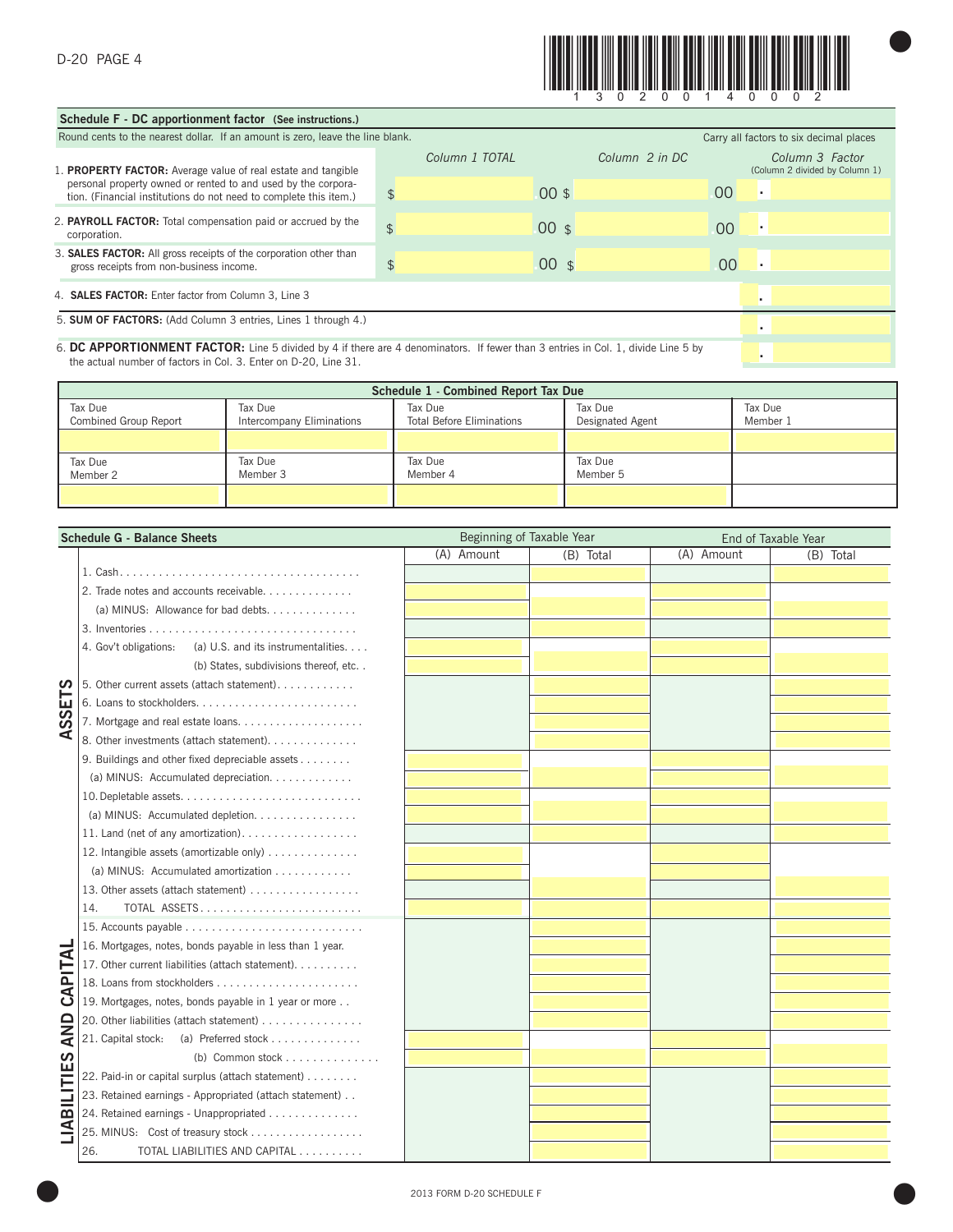|                                                                                          |               |                                                                                                                             | Page 5               |
|------------------------------------------------------------------------------------------|---------------|-----------------------------------------------------------------------------------------------------------------------------|----------------------|
| Schedule H-1 - Reconciliation of Income (Loss) per Books With Income (Loss) per Return   |               |                                                                                                                             |                      |
|                                                                                          |               | 7. Income recorded on books this year and not                                                                               | $\mathfrak{L}$       |
| 2. Federal income tax $\ldots$ , $\ldots$ , $\ldots$ , $\ldots$                          |               | included in this return (itemize).<br>Tax-exempt interest \$                                                                |                      |
| 3. Excess of capital losses over capital gains                                           |               |                                                                                                                             |                      |
| 4. Taxable income not recorded on books this<br>year (itemize) $\dots \dots \dots \dots$ |               |                                                                                                                             |                      |
|                                                                                          |               | 8. Deductions on this tax return and not charged                                                                            |                      |
| 5. Expenses recorded on books this year and not<br>deducted on this return (itemize).    |               | against book income this year (itemize).                                                                                    |                      |
|                                                                                          |               | (a) Depreciation $\ldots$ , $\frac{1}{2}$                                                                                   |                      |
| (a) Depreciation \$                                                                      |               | (b) Depletion $\ldots \ldots \ldots$ \$                                                                                     |                      |
| (b) Depletion $\dots \dots$ \$                                                           |               | 9. TOTAL of Lines 7 and $8 \ldots \ldots \ldots \ldots$                                                                     |                      |
| 6. TOTAL of Lines 1 through $5. \ldots \ldots \ldots \ldots$                             |               | 10. Taxable Income (federal Form 1120, page 1, line 28<br>should equal Line 6 minus Line 9 of this Schedule.) $\frac{1}{2}$ |                      |
| Schedule H-2 - Analysis of Unappropriated Retained Earnings per Books                    |               |                                                                                                                             |                      |
| 1. Balance at beginning of year                                                          | $\frac{1}{2}$ | 5. Distributions:<br>(a) Cash $\ldots$ , $\ldots$ , $\ldots$                                                                | $\frac{1}{\sqrt{2}}$ |
| 2. Net income per books                                                                  |               | (b) Stock $\ldots$ $\ldots$ $\ldots$                                                                                        |                      |
| 3. Other increases (itemize)                                                             |               | (c) Property $\dots \dots \dots$                                                                                            |                      |
|                                                                                          |               | 16. Other decreases (itemize).                                                                                              |                      |
|                                                                                          |               |                                                                                                                             |                      |
|                                                                                          |               |                                                                                                                             |                      |
|                                                                                          |               | $\overline{7}$ . TOTAL of Lines 5 and 6.                                                                                    | \$                   |
| 4. TOTAL of Lines 1, 2 and 3.                                                            | \$            | 8. Balance at end of year (Line 4 minus Line 7)                                                                             | \$                   |

## **Schedule I – Income from Rent**

|     | Col. 1 Address of Property                     | Col. 2 Kind of<br>Property | Col. 3 Gross<br><b>Amount of Rent</b> | Col. 4 Depreciation*<br>or Amortization (Per<br>Federal Form 4562) | Col. 5 Repairs<br>(Explain in Sch. I-1) | Col. 6 Taxes, Interest<br>and other Expenses*<br>(Explain in Sch. I-1) |
|-----|------------------------------------------------|----------------------------|---------------------------------------|--------------------------------------------------------------------|-----------------------------------------|------------------------------------------------------------------------|
| 1.  |                                                |                            |                                       | S                                                                  | Ъ                                       |                                                                        |
| 2.1 |                                                |                            |                                       |                                                                    |                                         |                                                                        |
| 3.1 |                                                |                            |                                       |                                                                    |                                         |                                                                        |
| 4.  |                                                |                            |                                       |                                                                    |                                         |                                                                        |
| 5.  |                                                |                            |                                       |                                                                    |                                         |                                                                        |
| 6.  |                                                |                            |                                       |                                                                    |                                         |                                                                        |
|     | 7. TOTAL (Enter the total of Column 3 on D-20. |                            |                                       |                                                                    |                                         |                                                                        |

**7. TOTAL (Enter the total of Column 3 on D-20,** 

**Line 6. Enter total of Column 4, 5, and 6 on appropriate deduction lines.)**

**\*excludes federal 30% and 50% bonus depreciation and additional IRC §179 expenses deductions.**

**Schedule I-1 –** Explanation of deductions claimed in Columns 5 and 6 of Schedule I.

| Column<br>No. | Explanation | Amount | Column<br>No. | Explanation | Amount |
|---------------|-------------|--------|---------------|-------------|--------|
|               |             | \$     |               |             | \$     |
|               |             |        |               |             |        |
|               |             |        |               |             |        |
|               |             |        |               |             |        |
|               |             |        |               |             |        |
|               |             |        |               |             |        |
|               |             |        |               |             |        |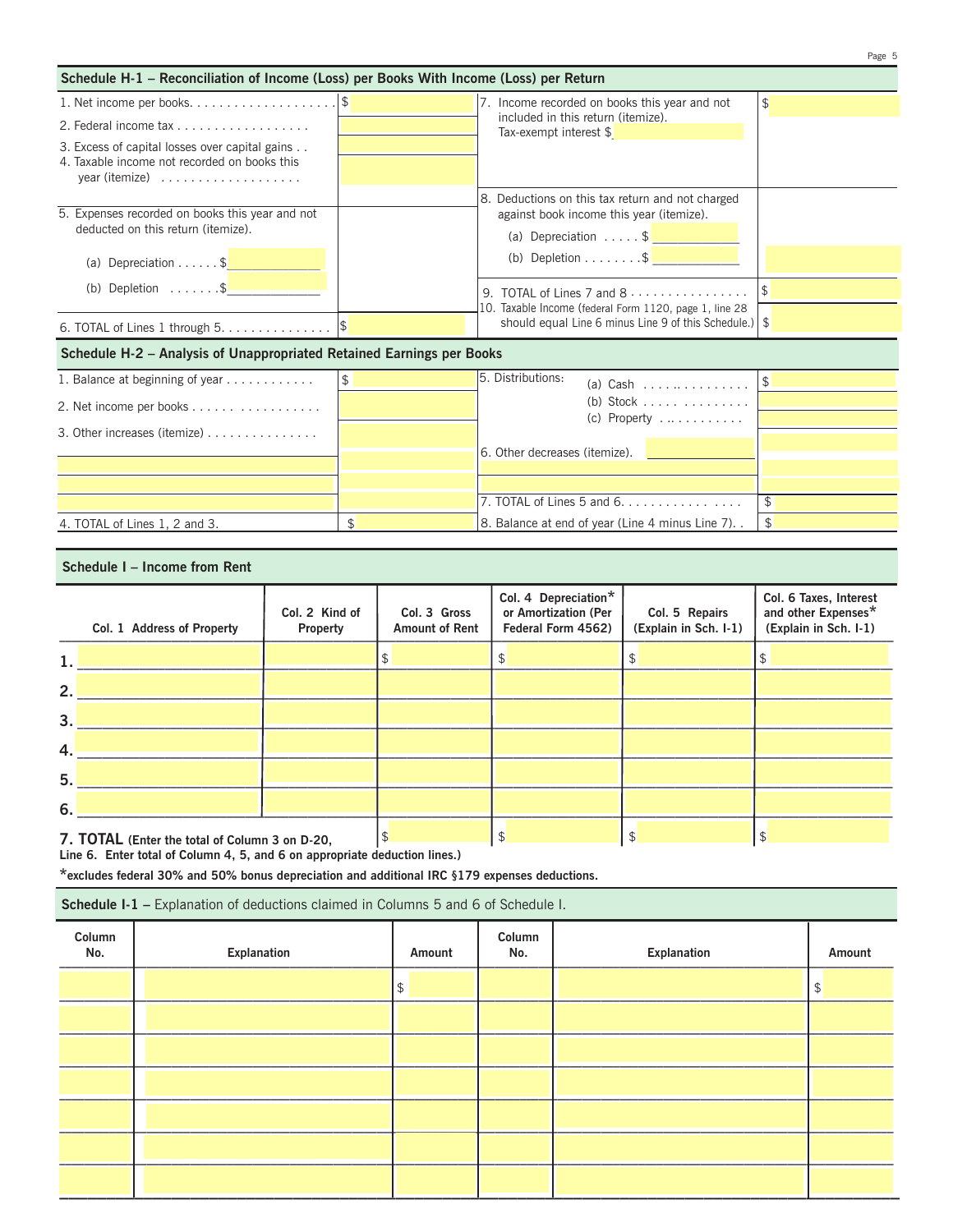## Page 6

|    | <b>Supplemental Information</b>                                                                                                                                                                 |                             |            |                                                                               |                                 |                   |                                                                                            |
|----|-------------------------------------------------------------------------------------------------------------------------------------------------------------------------------------------------|-----------------------------|------------|-------------------------------------------------------------------------------|---------------------------------|-------------------|--------------------------------------------------------------------------------------------|
|    | 1. STATE OR COUNTRY OF INCORPORATION                                                                                                                                                            | 2.(a) DATE OF INCORPORATION |            |                                                                               | 2.(b) DATE BUSINESS BEGAN IN DC |                   | 3. IRS SERVICE CENTER WHERE FEDERAL RETURN<br>WAS FILED FOR PERIOD COVERED BY THIS RETURN: |
|    |                                                                                                                                                                                                 |                             |            |                                                                               |                                 |                   |                                                                                            |
|    | 4. THE CORPORATION'S BOOKS ARE IN THE CARE OF -                                                                                                                                                 |                             |            | 5. LOCATED AT -                                                               |                                 |                   |                                                                                            |
|    |                                                                                                                                                                                                 |                             |            |                                                                               |                                 |                   |                                                                                            |
| 6. | During 2013, has the Internal Revenue Service made or proposed any<br>adjustments to your federal income tax return, or did you file any amended<br>returns with the IRS? YES<br>N <sub>O</sub> |                             |            | If you have already provided OTR with<br>a detailed statement, enter the date |                                 |                   |                                                                                            |
|    | If "YES", please submit separately a detailed statement, unless previously<br>submitted, to the address shown on page 7 under Amended returns.                                                  |                             |            |                                                                               | it was sent.                    |                   | MM/DD/YYYY                                                                                 |
|    | 7. Is this corporation affiliated with a partnership<br>or another corporation?                                                                                                                 |                             | <b>YES</b> | N <sub>O</sub>                                                                | If yes, explain:                |                   |                                                                                            |
|    | 8. Is this return made on the accrual basis?                                                                                                                                                    |                             | <b>YES</b> | <b>NO</b>                                                                     | If no, indicate basis used:     | <b>Cash Basis</b> | Other (specify)                                                                            |
|    | 9. Did you file a franchise tax return with DC<br>for the year 2012?                                                                                                                            |                             | <b>YES</b> | N <sub>O</sub>                                                                | If no, state reason             |                   |                                                                                            |
|    | 10. Did you withhold DC income tax from wages paid to your<br>DC resident employees during 2013?                                                                                                |                             | <b>YES</b> | N <sub>O</sub>                                                                | If no, state reason:            |                   |                                                                                            |
|    | 11. Did you file annual information returns, federal forms 1096<br>and 1099, relating to payment of dividends and interest for<br>2013?                                                         |                             | <b>YES</b> | N <sub>O</sub>                                                                |                                 |                   |                                                                                            |
|    | 12. (a) Has the business been terminated?                                                                                                                                                       |                             | <b>YES</b> | N <sub>O</sub>                                                                | If yes, explain and give date:  |                   |                                                                                            |
|    | (b) Have you moved out of DC?                                                                                                                                                                   |                             | <b>YES</b> | N <sub>O</sub>                                                                |                                 |                   |                                                                                            |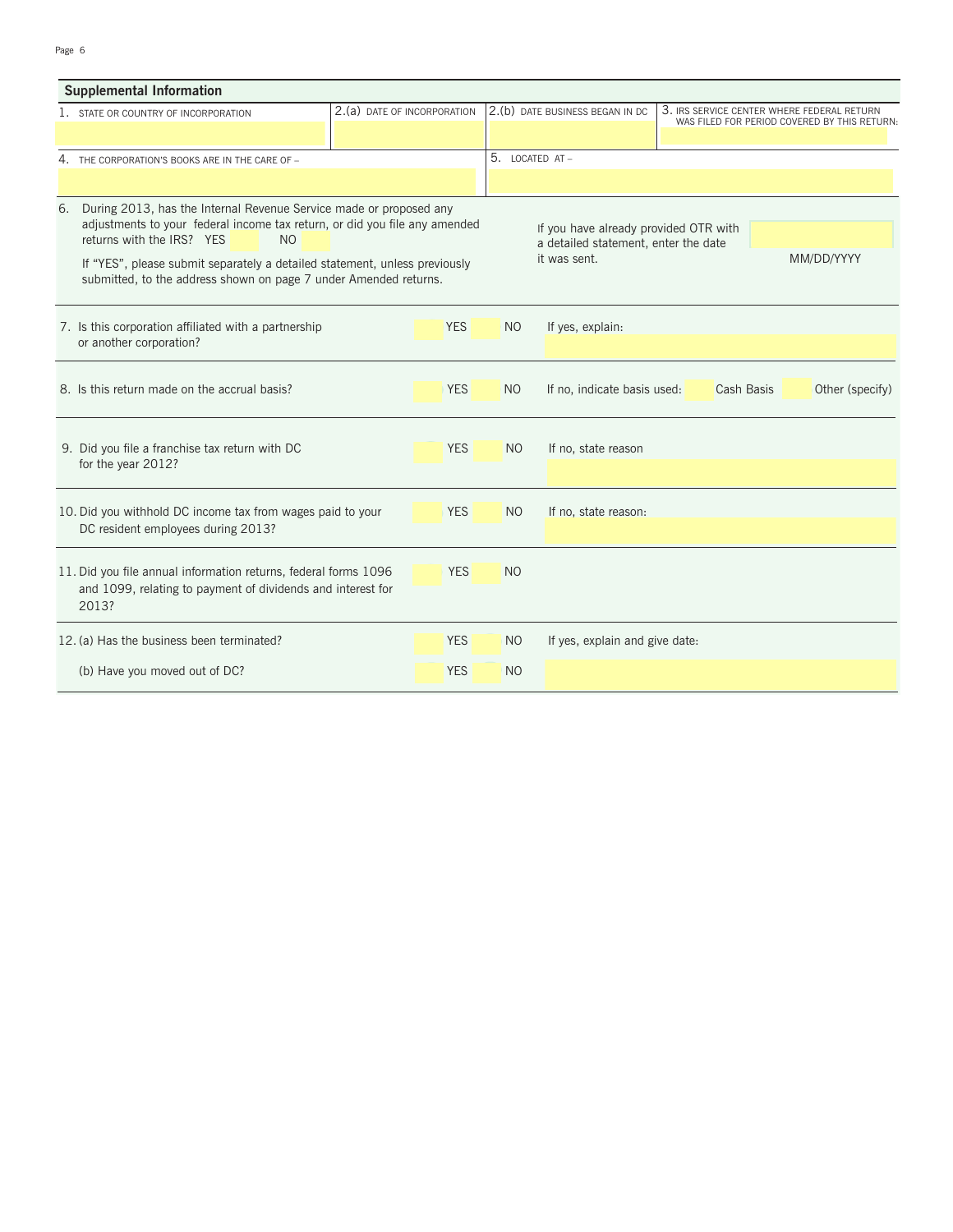

Government of the District of Columbia Worldwide Combined Reporting Election Form



| FEIN/SSN of Designated Agent | Fill in<br>Fill in | if FEIN<br>if SSN | Taxable Year: YYYY |       |                  | Worldwide |
|------------------------------|--------------------|-------------------|--------------------|-------|------------------|-----------|
| Name of Designated Agent     |                    |                   |                    |       | Telephone number |           |
| Business address line #1     |                    |                   |                    |       |                  |           |
| Business address line #2     |                    |                   |                    |       |                  |           |
| City                         |                    |                   |                    | State | Zip code $+4$    |           |
|                              |                    |                   |                    |       |                  |           |

- In accordance with the provisions of DC Official Code § 47-1810.07 and the combined reporting regulations, election is hereby made to report on a worldwide unitary combined basis.
- A worldwide unitary combined reporting election is binding for and applicable to the tax year it is made and all years thereafter for a period of ten years.
- It may be withdrawn or reinstituted after withdrawal, prior to the expiration of the ten-year period, only upon written request for reasonable cause based on extraordinary hardship due to unforeseen changes in District tax statutes, law or policy and only with the written permission from the Office of Tax and Revenue.
- Upon the expiration of the ten-year period, a taxpayer may withdraw from the worldwide unitary combined reporting election.
- Withdrawal must be made in writing within one year of the expiration of the election and is binding for a period of ten years, subject to the same conditions as applied to the original election.

| Date Beginning Tax Period: MMDDYYYY | Date Ending Tax Period: MMDDYYYY |
|-------------------------------------|----------------------------------|
|                                     |                                  |
| Authorized Signature                |                                  |
| <b>Printed Name</b>                 | Date                             |

Under penalties of law, I declare that the designated agent has authorized me to sign on behalf of all members of the combined group, and that I have examined this form and the information contained herein is, to the best of my knowledge and belief, correct and complete.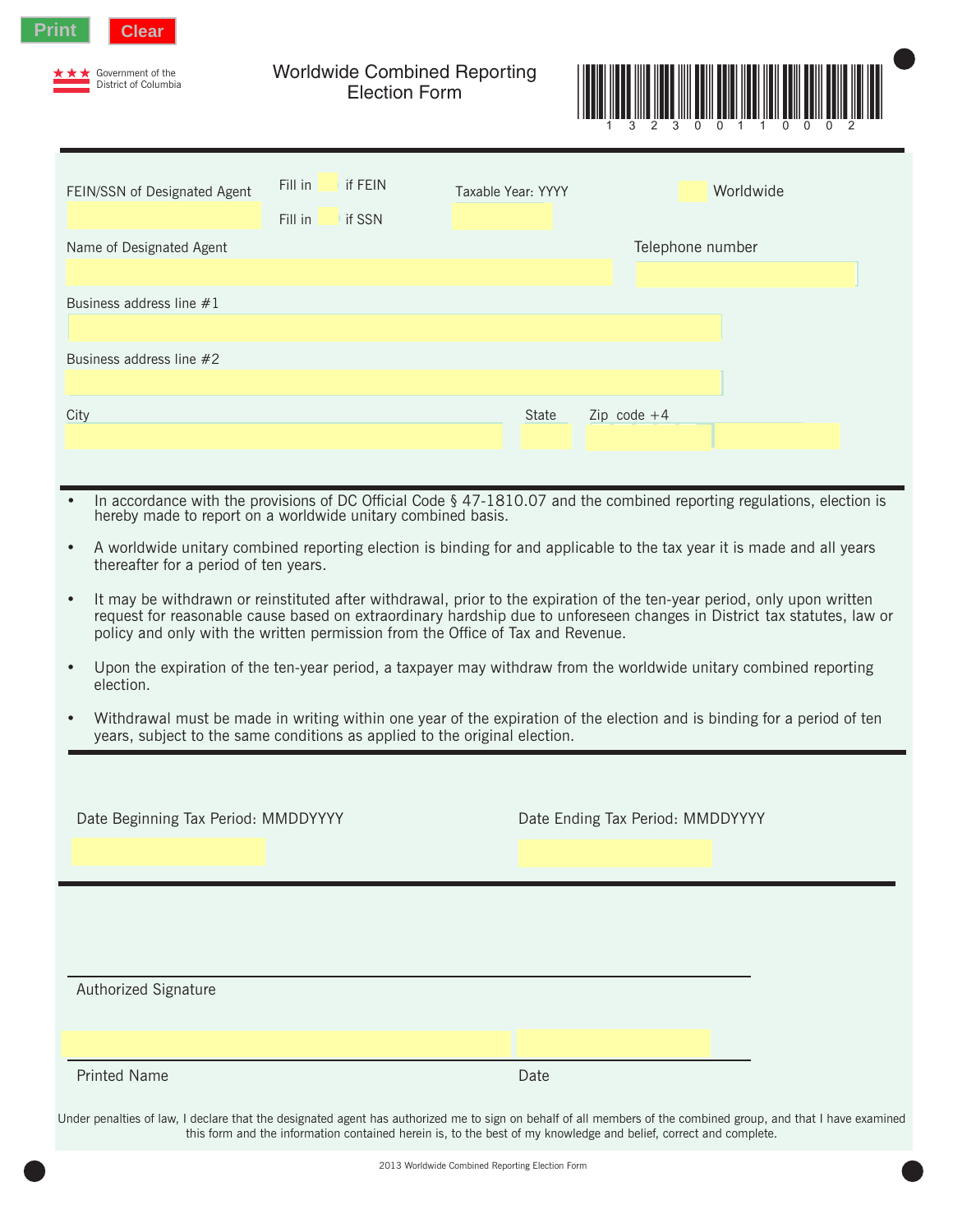

|                | Government of the<br>2013<br><b>SCHEDULE UB</b><br>District of Columbia<br><b>Business Credits</b>                                                            |                                |                                |                                      |  |                      |  |
|----------------|---------------------------------------------------------------------------------------------------------------------------------------------------------------|--------------------------------|--------------------------------|--------------------------------------|--|----------------------|--|
|                | <b>Important:</b> This is a FILL-IN format. Please do not handwrite<br>any data on this form other than your signature.                                       |                                |                                | OFFICIAL USE ONLY<br>Vendor ID# 0002 |  |                      |  |
|                | Taxpayer Identification Number<br>Fill in<br>Fill in<br>if FEIN<br>if filing a D-20 Return                                                                    |                                |                                |                                      |  |                      |  |
|                | Fill in<br>if SSN<br>Fill in<br>if filing a D-30 Return                                                                                                       |                                |                                |                                      |  |                      |  |
|                | Enter your business name                                                                                                                                      |                                |                                |                                      |  |                      |  |
|                |                                                                                                                                                               |                                |                                |                                      |  |                      |  |
|                | <b>D-20 Return</b><br><b>Nonrefundable Credits</b>                                                                                                            |                                |                                |                                      |  |                      |  |
|                |                                                                                                                                                               |                                |                                |                                      |  | 00                   |  |
| 1              | Economic Development Zone Incentives Credit (see worksheet)                                                                                                   | $\mathbf{1}$<br>$\overline{c}$ | $\mathcal{S}$<br>$\mathcal{S}$ |                                      |  | 00                   |  |
| 2<br>3         | Qualified High Technology Company Credit from Part F, DC Form D-20CR, from pub. 399.<br>Organ and Bone Marrow Donor Credit (see computation on reverse side). | $\mathfrak{Z}$                 | S                              |                                      |  | 00                   |  |
| 4              | Job Growth Incentive Act                                                                                                                                      | $\overline{4}$                 | S                              |                                      |  | 00                   |  |
| $\overline{5}$ | <b>RESERVED</b>                                                                                                                                               | 5                              | S                              |                                      |  | 00                   |  |
| 6              | Total the nonrefundable D-20 credits, enter here and on Form D-20, Line 39.<br>These credits may not be applied against the required minimum tax.             | 6                              | £.                             |                                      |  | 00<br>$\overline{0}$ |  |
|                | <b>Refundable Credits</b>                                                                                                                                     |                                |                                |                                      |  |                      |  |
| 7              | Qualified High Technology Company Retraining Costs Credit from Part G, Form D-20CR, from pub. 399. 7                                                          |                                | $\mathcal{S}$                  |                                      |  | 00                   |  |
| 8              | <b>RESERVED</b>                                                                                                                                               | $\,8\,$                        | S                              |                                      |  | 00                   |  |
| 9              | $\overline{0}$<br>S<br>9<br>Total the refundable D-20 credits, enter here and on Form D-20, Line 41(c).                                                       |                                |                                |                                      |  | 00                   |  |
|                | <b>D-30 Return</b>                                                                                                                                            |                                |                                |                                      |  |                      |  |
|                | <b>Nonrefundable Credits</b>                                                                                                                                  |                                |                                |                                      |  |                      |  |
|                | 10 Economic Development Zone Incentives Credit (see worksheet)                                                                                                | 10                             |                                |                                      |  | 00                   |  |
|                | 11 Organ and Bone Marrow Donor Credit (see computation on reverse side).                                                                                      | 11 <sub>5</sub>                |                                |                                      |  | 00                   |  |
|                | 12 Job Growth Incentive Act                                                                                                                                   | 12                             |                                |                                      |  | 00                   |  |
| 13             | <b>RESERVED</b>                                                                                                                                               | 13                             |                                |                                      |  | 00                   |  |
|                | 14 Total the nonrefundable D-30 credits, enter here and on Form D-30, Line 39.<br>These credits may not be applied against the required minimum tax.          | 14                             |                                |                                      |  | 00                   |  |
|                | <b>Refundable Credits</b>                                                                                                                                     |                                |                                |                                      |  |                      |  |
| 15             | Qualified High Technology Company Retraining Costs Credit from Line 6, DC Form D-30CR, from pub. 399. 15                                                      |                                |                                |                                      |  | 00                   |  |
| 16             | <b>RESERVED</b>                                                                                                                                               | 16                             |                                |                                      |  | 00                   |  |
|                | 00<br>17<br>17 Total the refundable D-30 credits, enter here and on Form D-30, Line 41(c).                                                                    |                                |                                |                                      |  |                      |  |

## Schedule UB Instructions

## **Organ and Bone Marrow Donor Credit**

**Qualified High Technology Companies** If you claim credits on Lines 2 or 7 above, attach a copy of your DC Form D-20CR to the D-20.

If you claim a credit on line 15 above, attach a copy of your DC Form D-30CR to the D-30.

An employer who provides an employee with paid leave to donate an organ (up to 30 days leave) or to donate bone marrow (up to 7 days leave) is eligible to claim a credit against the franchise tax. The credit is equal to 25% of the salary paid to the employee during the leave period. If you take the credit, you may not also deduct the salary paid to the donor employee for that period. This credit is not available if the employee is eligible for leave under the Family and Medical Leave Act of 1993.

2013 SCHEDULE UB Revised 08/13 Business Credits